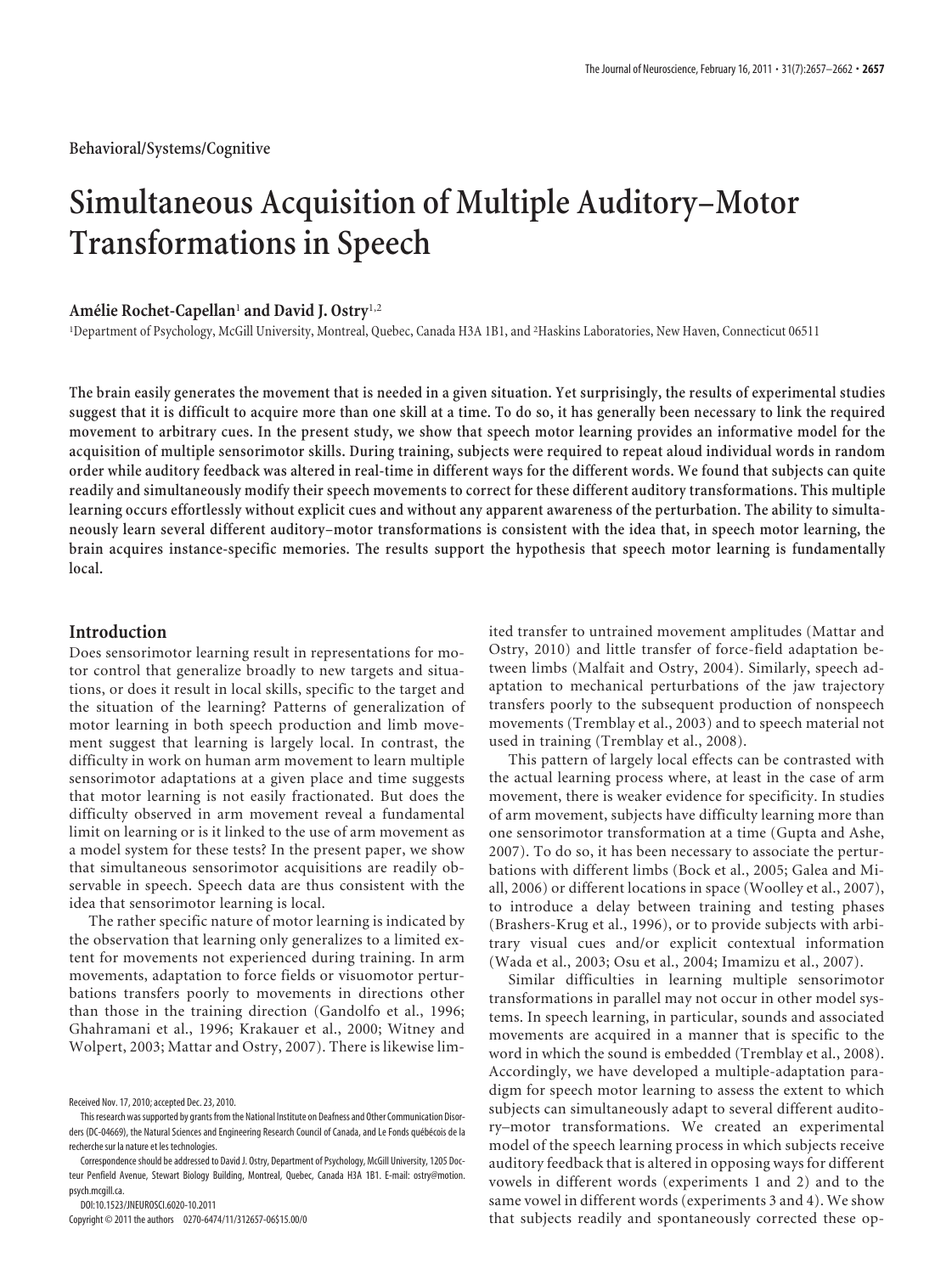posing perturbations. The results are consistent with the idea of instancespecific learning of speech movements.

#### **Materials and Methods**

*Subjects and task.* We tested sixty-five native speakers of English that had no reported impairment of hearing or speech. There were 12 females and seven males in experiments 1 (mean age,  $21.3 \pm 2.0$  years) and 2 (mean age,  $21.7 \pm 2.7$ ), nine females and five males in experiment 3 (mean age,  $20.6 \pm 1.4$  years), and 11 females and two males in experiment 4 (mean age,  $20.1 \pm 2.1$  years). All participants signed consent forms approved by McGill University Institutional Review Board.

The task was to read words aloud that were displayed one at a time on a computer monitor. Subjects were told that they would have to speak into a microphone and that they would hear their own voice mixed with noise through earphones. They were also asked to speak quietly to avoid receiving auditory feedback other than through the headphones. Subjects were instructed to use a normal duration for all words and to stay  $\sim$ 15 cm from the microphone. The experimenter did not indicate that the auditory feedback would be altered.

Following the experiment, subjects were asked whether they had noticed anything special about

the auditory feedback. None reported that the sound of the words had changed or that one word sounded more like another. Most remarks about auditory feedback were about the volume. Subjects did not have the feeling that they had changed their speech.

*Test words and auditory perturbation.* Vowel sounds are characterized by vocal tract resonances known as formants that differ in frequency for different vowels. The first two formants (F1 and F2) contain most of the acoustical energy and are most important in distinguishing between vowels. By changing formant frequencies in the acoustical signal, it is possible to make one vowel more or less acoustically similar to another vowel (Houde and Jordan, 1998; Purcell and Munhall, 2006). This is why we used vowel sounds rather than consonants in these experiments. We chose the vowel / $\varepsilon$ / for these studies, because this sound can readily be transformed so as to sound more like /æ/ in "had" (by increasing the F1 frequency) or more like /I/ in "hid" (by decreasing the F1 frequency) (Fig. 1*A*).

In experiments 1 and 2, we evaluated subjects' ability to compensate for opposing F1 shifts to the vowels /æ/ in "had" and / $\varepsilon$ / in "head." The applied perturbations either decreased the F1 distance between the two words, so that they sounded more similar (experiment 1) or increased the F1 distance, which drew the two words apart in terms of auditory feedback (experiment 2) (Fig. 1*B1*,*B2*). In experiment 3, we evaluated subjects' ability to compensate for opposing perturbations applied to the vowel / $\varepsilon$ / in "bed," "head," and "ted." F1 was increased in "bed," decreased in "head," and not altered in "ted" (Fig. 1*B3*). Experiment 4 served as a control for experiment 3; F1 was increased in both "bed" and "head" and was not altered in "ted" (Fig. 1*B4* ). This let us test whether the ability to maintain F1 in "ted" in experiment 3 resulted from an averaging of the opposing adaptations for "head" and "ted" or from the ability to maintain each target separately.

*Experimental procedures.* Subjects were seated at a table in a soundproof room in front of a computer monitor (Fig. 2). They wore earphones (SR001-MK2 electrostatic; Stax) throughout the entire experiment. The test words were displayed in random order, one word at a time for 1.2 s; successive words were presented 1.2 s apart. Before starting the experiment, subjects were familiarized with the basic procedure, which involved speaking and hearing their amplified but unshifted voice mixed with the noise through the earphones.



**Figure 1.** Experimental procedure. *A*, Front vowels used in thestudy (simplified representation) (Ladefoged, 2001). *B*, F1shift for different experimental groups. *B1*, Experiment 1. F1 in "head" was increased toward "had" and F1 in "had" was decreased toward "head." *B2*, Experiment 2. F1 in "head" was decreased and F1 in "had" was increased. *B3*, Experiment 3. F1 was increased for "bed," decreased for "head," and unaltered for "ted." *B4*, Experiment 4. F1 was increased in both "head" and "bed" and unaltered for "ted." Arrows on the F1 and F2 axes show the direction of F1/F2 increase.*C*, Experimental sequence. Each session included the same number of productions of each word in random order. After an initial block with unaltered feedback, the perturbation of the auditory feedback was introduced in five steps, maintained for six blocks, and returned to normal in the final block. Blanks between blocks indicate short breaks. The total number of repetitions of each word was 290 in experiments 1 and 2 (*C1*) and 210 in experiments 3 and 4 (*C2*).

The experiment consisted of nine short blocks of word repetition separated by 1–2 min pauses (Fig. 1*C*). Each block contained an equal number of repetitions of each word, mixed in random order. After an initial block with normal feedback [30 trials per word in experiments 1 and 2 and 20 trials per word in experiments 3 and 4 (Fig. 1*C1*,*C2*)], the shift was introduced gradually in five discrete steps. Each step included 10 randomized repetitions of each word. The shift was then held at a maximum value for six blocks of 30 trials per word in experiments 1 and 2 and 20 trials per word in experiments 3 and 4. Feedback was returned to normal (unshifted) in a final block of 30 repetitions of each word in experiment 1 and 2 and 20 repetitions in experiments 3 and 4.

The subjects' voices were recorded using a unidirectional microphone (Sennheiser) and digitally sampled at 44,100 Hz. In parallel to the recording, the acoustical signal was processed in real time and played back to participants (Fig. 2). After preamplification (with a level that was set separately for each subject), the signal from the microphone was split into two paths. In the low-frequency path, an electronic speech processor (VoiceOne; TC Helicon) shifted all frequencies of the original signal except the pitch. The mean downward shift in F1 was  $85\% \pm 0.5\%$ (mean  $\pm$  SE) of the initial value for both the vowels / $\varepsilon$ / and /æ/. The mean upward shift was 125%  $\pm$  0.8% of the initial F1 value for the vowel / $\varepsilon$ / and 120%  $\pm$  0.9% for the vowel /æ/. After being shifted, the signal was then analog low-pass filtered with a frequency that was set on a per subject basis to preserve the pitch and the shifted first-formant frequency while discarding all higher frequencies. In the high-frequency path, the signal was electronically delayed by 11 ms. This delay compensated for an equal delay introduced by the VoiceOne and the low-pass filter. The signal was then analog high-pass filtered at the same frequency as that used in the low-frequency path. This process excluded the fundamental frequency and the first formant but preserved the unshifted higher formant frequencies. The signals from the two paths were then mixed together and the resulting signal was amplified and played back to participants.

Two methods were used to limit the reception of the unshifted signal that might be present because of bone conduction or the airborne signal outside the earphones. First, speech-shaped masking noise was mixed with the processed signal presented to subjects. The volume of the noise was the same for all the subjects (70 dB through the headphones, as measured by a sound-level meter). Second, the volume of the speech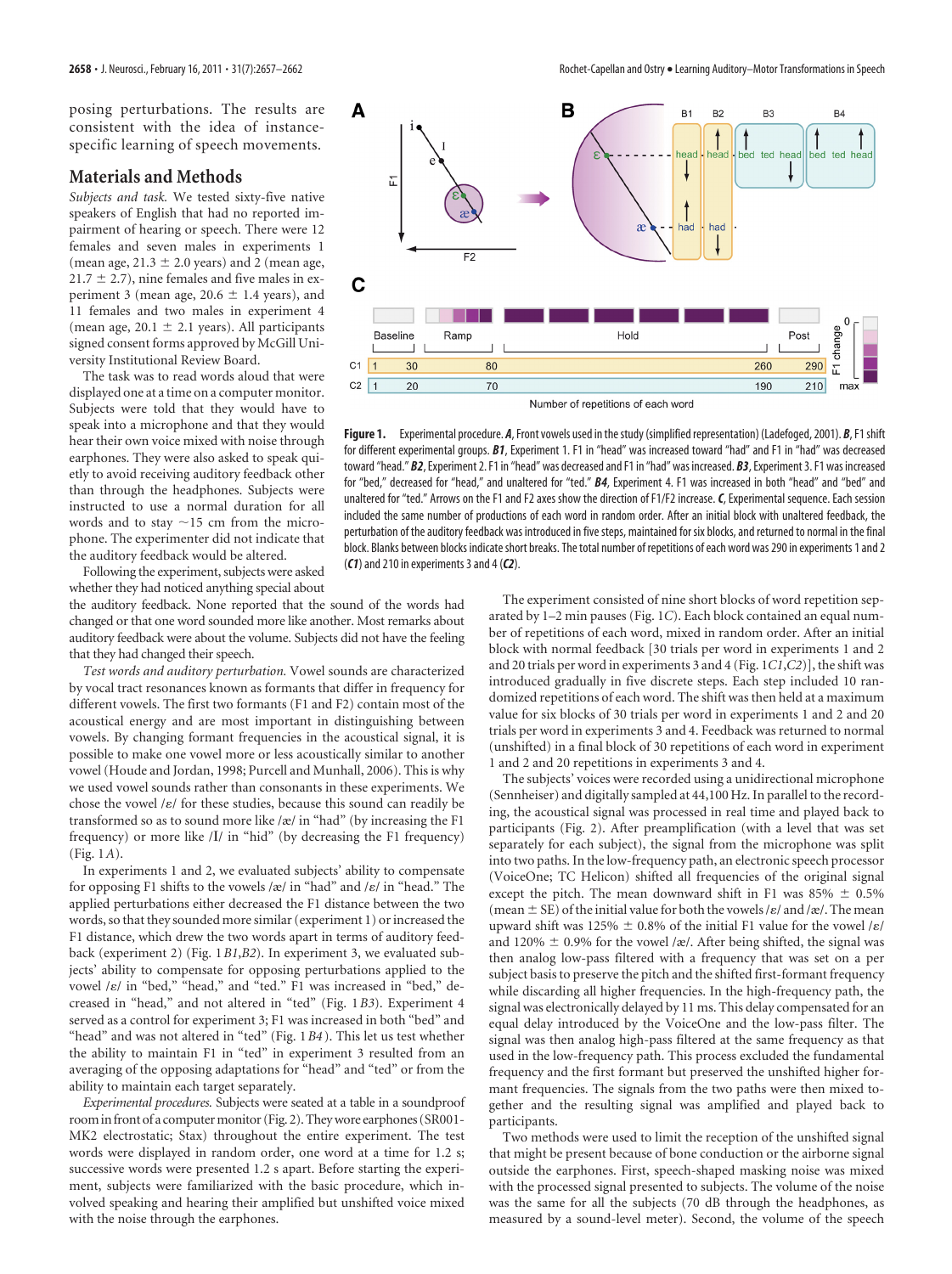

**Figure 2.** Experimental set-up. The subject read words aloud and heard his altered voice through open earphones. The sound pattern of "head" (spectrogram shown in *A*, formant tracking in green) was altered to sound like "hid" (F1 shifted downward, spectrogram shown in *B*, formant tracking in red). The selective shift of F1 was accomplished by using an acoustical effects processor in combination with filters and mixing devices.



**Figure 3.** *A, B,* Average values of F1 and F2 relative to frequencies in prelearning trials for experiments 1 (A, first row) and 2 (B, second row). Left, Curves give the progression of frequency change over the course of learning. Right, Bar graphsshow means and the SEs for learning and aftereffects. Asterisks indicate reliable differences ( $p < 0.05$ ). **A**, In experiment 1, F1 auditory feedback was shifted down for "had" and up for "head." In response to the perturbation, subjects increased F1 values for "had" and decreased F1 for "head." *B*, In experiment 2, a change in F1 opposite to that in experiment 1 resulted in opposing compensations. In both experiments, F2 tended to change in a direction opposite to F1 for "head" whereas no clear change of F2 was observed for "had."

signal in the earphones was set to be louder than normal, but without creating discomfort, masking the unshifted signal and leading the subject to speak more softly.

*Data analysis.* Following the experiment, the acoustic signals were resampled at 22,050 Hz in experiments 1 and 2 and 10,000 Hz in experiments 3 and 4. The boundaries of vowels were determined automatically using the Praat software environment (freeware provided by Paul Boersma and David Weenink, Phonetic Sciences, University of Amsterdam, Amsterdam, The Netherlands), then manually checked and, if necessary, corrected. The speech signals were verified by listening; trials with errors of production or noise were discarded from the analyses.

We analyzed both F1 and F2 values, as previous studies have shown that adaptation to F1 shifts may also result in small changes to F2 (Villacorta et al., 2007). Praat was used to compute the two first formants for each utterance, based on a window of 30 ms in the center of the vowel (Fig. 2). The range of frequencies for the detection of the formants was adapted to the subject and chosen to reduce the variability of F1 across the recorded productions. Automatic detection of F1 was successful for all subjects. Detection of F2 frequencies failed for three subjects in experiment 1 and five subjects in experiment 2. For these eight subjects, F2 was corrected manually based on the spectrogram. We discarded trials for which F1 or F2 were beyond  $\pm 2$  SDs from the mean of each phase with the same perturbation value (each step of the ramp phase).

Motor learning was evaluated separately for F1 and F2 by comparing the mean of frequency values during the baseline phase (first block of rep-

etitions) (Fig. 1*C*) with the mean of frequencies during the two last blocks of the hold phase (blocks 7 and 8). Aftereffects were evaluated in the same way by comparing the baseline phase with the final block of the experiment (block 9). Statistical reliability of adaptation and aftereffects were evaluated for each experiment and each formant separately using within-subjects ANOVA with two factors: the experimental utterance ("head" vs "had" in experiment 1 and 2; and "head" vs "ted" vs "bed" in experiments 3 and 4) and the phase of the experimental manipulation. Bonferroni-corrected comparisons were conducted to test individual contrasts.

## **Results**

In experiment 1, the auditory feedback of F1 was increased for "head" and decreased for "had." As shown in Figure 3*A*, subjects compensated for these perturbations by modifying F1 in their productions downward in "head" and upward in "had." The perturbation of F1 also induced a change of F2 in a direction opposite to F1 for "head" utterances; there was no clear change in F2 in "had" utterances. When normal feedback was restored at the end of the experiment, we observed aftereffects that were in the same direction as the compensation.

ANOVA showed that changes to F1 in different phases of the experiment depended on the experimental utterance  $(F_{(2,36)} = 32.8, p < 0.0001)$ . F1 decreased over the course of training by 32.4 Hz for "head" ( $p < 0.001$ ) and increased by 36.3 Hz for "had" ( $p < 0.01$ ). This corresponds to a change of  $-5%$  and  $+4.3%$ , respectively. When normal feedback was restored at the end of the experiment, F1 remained 27.7 Hz (4.0%) lower and 36.3 Hz (4.4%) higher than during the baseline trials for "head" ( $p < 0.05$ ) and "had" ( $p < 0.01$ ), respectively. Changes to F1 were accompanied by small changes in F2 in the opposite direction, which had different patterns over the course of the experiment for different test words ( $F_{(2,36)}$  = 7.7,  $p < 0.01$ ). At the end of training, F2 decreased for "head" and increased for "had," but none of the *post hoc* comparisons for F2 was statistically reliable.

In a second experiment, we assessed whether these multiple adaptations were also present in response to opposing perturbations that moved the sounds of "head" and "had" apart in terms of auditory feedback. As shown in the Figure 3*B*, in response to these perturbations, subjects progressively increased F1 in their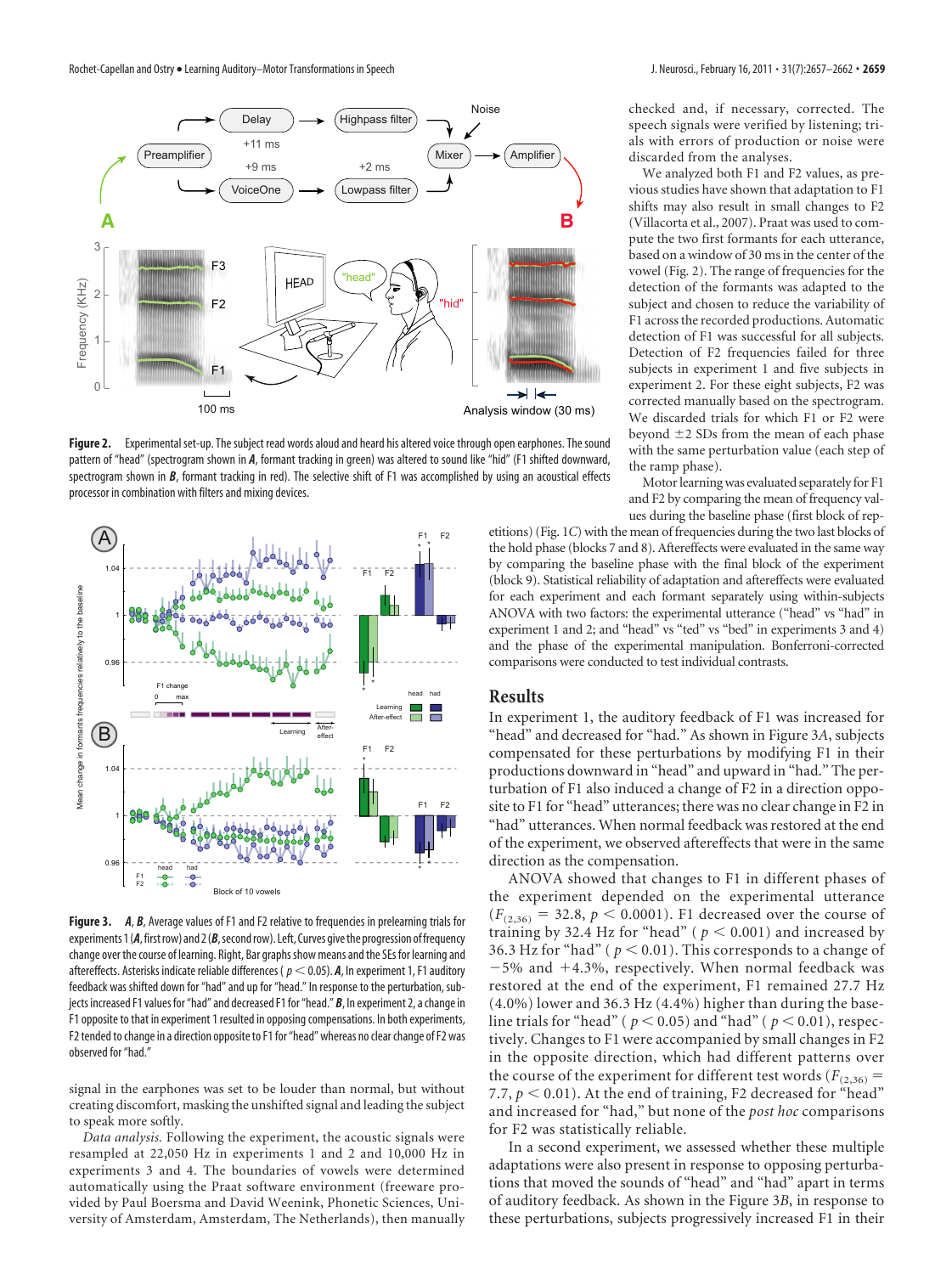"head" utterances and decreased F1 in their "had" utterances. As in experiment 1, ANOVA showed that the compensatory frequency shifts for the two words depended on the experimental phase  $(F_{(2,36)})$  $= 19.0, p < 0.0001$ ). At the end of the training phase, F1 increased by 23.1 Hz for "head" ( $p < 0.05$ ) and decreased by 25.7 Hz for "had" ( $p < 0.01$ ), which corresponds to a relative change of  $+3.2\%$  and 3.2%, respectively. When normal feedback was restored, F1 remained, on average, 24.0 Hz (3%) smaller than the baseline mean for "had" ( $p < 0.01$ ). A 14.2 Hz (2%) aftereffect for "head" was not reliable ( $p > 0.15$ ).

As in the first experiment, changes in F1 were accompanied by small changes in F2. Unlike experiment 1, the F2 changes at the end of the training were in the same direction for both "head"  $(-40.6 \text{ Hz})$  and "had"  $(-21.3 \text{ Hz})$ . There were also F2 aftereffects  $(-34.2$  Hz for "head" and 17.7 Hz for "had"). ANOVA indicated reliable differences in F2 over the course of the experiment ( $F_{(2,36)} = 8.7, p \le 0.01$ ). These changes were similar for the two words. Both words together had F2 values that significantly differed between the



**Figure 4.** *A*, *B*, Average values of F1 and F2 relative to prelearning frequencies in experiments 3 (*A*, left) and 4 (*B*, right). For each experiment, the curves on the left represent the progression of frequency changes over the courses of learning for F1 (bottom) and F2 (top). Right, Bar graphs show the means and the SEs for learning and aftereffects. Asterisks indicate reliable effects ( $p < 0.05$ ). *A*, In experiment 3, F1 auditory feedback was increased for "bed," decreased for "head," and unaltered for "ted." In response to these perturbations, the subjects progressively decreased F1 in "bed" and increased F1 in "head." *B*, In experiment 4, F1 was increased in both "head" and "bed" and unaltered for "ted." Subjects compensated for the perturbation by progressively decreasing F1 in both "bed" and "head." In both experiments, F2 values tended to change in a direction opposite to F1 for the shifted words. No systematic modification of F1 or F2 appeared for the unshifted frequencies in "ted."

baseline and the end of the training ( $p < 0.001$ ) and between the baseline and the post-phase ( $p < 0.05$ ). The statistical interaction between test words and experimental phase was not reliable  $(F_{(2,36)} = 1.7, p > 0.2).$ 

In experiment 3, we tested whether subjects could learn to produce the same vowel differently depending on the word in which it was embedded. As shown in Figure 4*A*, at the end of the training, subjects modified F1 in their "head" and "bed" productions in directions opposite to the imposed perturbation. Aftereffects were observed when the frequency shift was removed. There were no systematic changes for "ted", which was produced with unshifted auditory feedback.

ANOVA indicated that the pattern of F1 differed for the three words in a manner that depended on the phase of the experiment ( $F_{(4,52)} = 36.5 p \le 0.0001$ ). For "bed" utterances, which were produced with auditory feedback shifted upward, F1 was 43.3 Hz (6.7%) lower than baseline in the two final training blocks ( $p < 0.001$ ) and 27.8 Hz (4.3%) lower in the aftereffect block ( $p < 0.01$ ). For "head", where auditory feedback was shifted downward, F1 increased by 42.4 Hz (5.8%) at the end of training ( $p < 0.05$ ) and was still 34.0 Hz (4.8%) greater than baseline during aftereffect trials ( $p < 0.05$ ). For "ted", which was produced with unshifted auditory feedback, F1 did not differ significantly from baseline values either at the end of training or during the aftereffect phase  $(+1.7\%$  and  $+1.9\%, p > 0.4$  in both cases).

As observed for "head" utterances in experiments 1 and 2, F2 changed in a direction opposite to F1 for both "head" and "bed." As before, ANOVA indicated that the F2 pattern for different words reliably varied according to the phase of the experiment  $(F_{(4,52)} = 20.3, p < 0.0001)$ . The measured change from baseline to end of training was  $+47.9$  Hz (2.5%) for "bed" ( $p < 0.05$ ) and  $-19.7$  Hz (1.2%) for "head" ( $p > 0.3$ ). In contrast, F2 changed in the same direction as F1 for "ted"  $(+15.3 \text{ Hz}, 0.1\%)$  but this change was not reliable ( $p > 0.9$ ). Aftereffects in F2 appeared to be present following the removal of altered auditory feedback but none of the *post hoc* comparisons for F2 aftereffects was statistically reliable ( $p > 0.06$  in all cases).

In experiment 4, we evaluated whether unchanged productions of "ted" reflected an averaging of opposing adaptations for "head" and "bed" or the ability to independently maintain F1 frequency in "ted." F1 frequency was shifted upward for both "head" and "bed" and unshifted for "ted." As shown in Figure 4*B*, with training, subjects lowered F1 and raised F2 in both "head" and "bed" productions in a similar fashion. F1 and F2 frequencies both differed significantly over the course of the experiment in a manner that depended on the training utterance ( $F_{(4,48)} = 36.5$ ,  $p < 0.0001$  for F1;  $F_{(4,48)} = 8.9$ ,  $p <$ 0.0001 for F2). At the end of the training phase, F1 decreased relative to baseline values by 56.6 Hz for "head" ( $-8\%$ ,  $p <$ 0.01) and by 67.2 Hz for "bed" ( $-9\%$ ,  $p < 0.01$ ). F1 changes were not observed for "ted"  $(+0.5 \text{ Hz}, p > 0.9)$ . In parallel with the F1 decrease, F2 increased by 43.6 Hz for "head"  $(+2.2%)$  and by 58.2 Hz for "bed"  $(+2.9%)$ . Only the change in bed was reliable ( $p < 0.01$ ). As in experiment 3, F2 changed in the same direction as F1 for the unshifted word "ted"  $(+16.2 \text{ Hz}, +0.5\%)$ , but the change was not reliable ( $p > 0.9$ ). Both F1 and F2 had aftereffects in the same direction as the adaptation, with F1 values lower than those under baseline conditions and F2 values higher. During the aftereffect phase, F1 was significantly different from baseline for both "head" and "bed" ( $p < 0.05$ ). The increase in F1 observed in "ted" during the post-phase was not significant ( $p > 0.1$ ). Aftereffects were not reliable for F2 ( $p > 0.05$  in all cases).

Finally, we assessed whether the magnitude of adaptation for an individual utterance was affected by co-occurring adaptation to other words. We focused on "bed," which was shifted in the same direction in experiments 3 and 4, and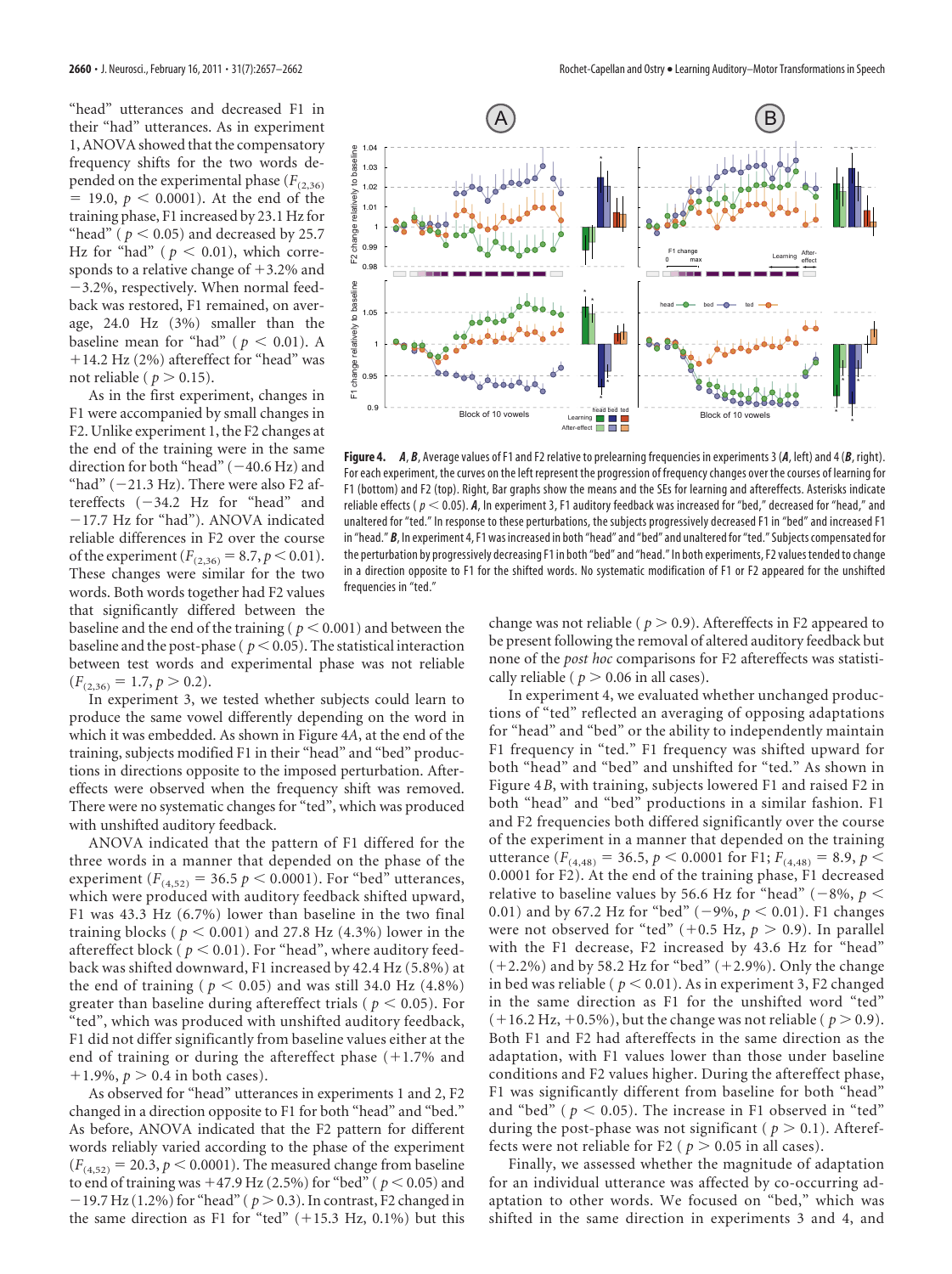"head," which was shifted in the same direction in experiments 2 and 3. For "bed," we found no significant differences in the magnitude of the F1 ( $F_{(1,25)} = 1.3$ ,  $p > 0.2$ ) or F2  $(F<sub>(1,25)</sub> = 0.2, p > 0.6)$  change in the two experiments. Similarly, for "head", there were no significant differences in F1 and F2 changes caused by learning  $(F_{(1,31)} = 1.56, p > 0.2,$  $F_{(1,31)} = 1.35$ ,  $p > 0.25$ , respectively). Thus, adaptation magnitude for individual items does not appear to be affected by concurrent adaptation to other words.

In summary, in experiments 1 and 2, subjects learned to compensate for opposing changes to F1 in "head" and "had" by modifying F1 in their productions in opposing directions for the two words. Experiments 3 and 4 demonstrated that multiple adaptations are also observed when different perturbations are applied to the same vowel in different words.

### **Discussion**

The present studies show that subjects can simultaneously modify speech movements in different ways for different vowels (experiment 1 and 2) and when the same vowel is embedded in different words (experiments 3 and 4) . The ease with which the present adaptations are achieved in speech can be contrasted with the difficulty observed in achieving multiple simultaneous adaptations in arm movement studies. The multiple adaptations observed here suggest that speakers adapt their motor commands specifically to the target utterance, which points to the specificity of speech motor learning.

There are several pieces of evidence that show specificity in speech motor learning in the present study. First, when speakers encounter opposing auditory transformations, they are able to compensate in parallel for each transformation. This means that they separately change their motor commands to correct for the different experimentally imposed perturbations. We see this ability in experiments 1 and 2 when different vowels are transformed in different directions and in experiment 3 when the same vowel embedded in different words is transformed in different directions. A second piece of evidence for specificity in learning is the fact that subjects are able to change their vocal output for some words and not for others. We see this ability in experiments 3 and 4, where two words are shifted and one is maintained. A final piece of evidence for specificity is the magnitude of the compensation. In experiments 2 and 3 (for "head") and experiments 3 and 4 (for "bed"), we find that, for a given utterance and direction of formant shift, the amount of compensation does not depend on transformations applied to other utterances in the experiment. Thus, learning for one utterance appears to interfere little with concurrent learning for another utterance.

The properties of the multiple adaptations seen here are consistent with the characteristics of auditory–motor adaptations observed previously in the context of individual auditory perturbations (Houde and Jordan, 1998; Purcell and Munhall, 2006; Villacorta et al., 2007). The compensation occurred progressively over the course of the training, reached an asymptotic level, and persisted in the form of aftereffects when the auditory feedback was returned to normal following training. As in the case of single adaptations, the compensation observed here primarily involved changes to F1, but there were also opposing changes to F2, especially for the vowel / $\varepsilon$ /. The changes observed in F2 may be due to the fact that front vowels depend both on the F1 and F2 values (Ladefoged, 2001) (Fig. 1*A*).

The results of the present studies show that subjects can acquire different sensorimotor transformations at the same place and time. The results are inconsistent with the hypothesis that sensorimotor adaptation in speech occurs by altering a global predictive model that is shared by the production control machinery for different movements (Houde and Jordan, 2002; Villacorta et al., 2007; Bohland et al., 2010). Indeed, if motor control in speech involved a general predictive representation, subjects should not have been able to compensate in different ways for different transformations. Instead, the ability to produce different patterns of adaptation for different utterances suggests that the learning observed here is local or

instance-specific. This result is consistent with previous work that shows little transfer of sensorimotor learning either in speech (Tremblay et al., 2008) or in human arm movement (Gandolfo et al., 1996; Ghahramani et al., 1996; Krakauer et al., 2000; Witney and Wolpert, 2003; Malfait and Ostry, 2004; Mattar and Ostry, 2007, 2010).

The present studies, in which subjects simultaneously adapt to different auditory transformations to different words should be contrasted with previous studies of adaptation to altered F1 feedback that have shown trial-to-trial transfer over the course of learning (Houde and Jordan, 2002; Villacorta et al., 2007). The latter demonstrations, conducted using masked auditory feedback, have been interpreted as evidence for a global mechanism dedicated to vowel production (Houde and Jordan, 2002; Villacorta et al., 2007). If a global mechanism such as this were to exist, then subjects should not have been able to adapt their movements in different ways for the production of vowels as we observed here. Subjects' ability to modify motor commands for the production of the same vowel in different words suggests that vowel production is tied specifically to the words in which they are embedded. In this sense, the present experiments have bearing on the question of the nature of the representations and processes that underlie speech learning and production.

#### **References**

- Bock O, Worringham C, Thomas M (2005) Concurrent adaptations of left and right arms to opposite visual distortions. Exp Brain Res 162:513–519.
- Bohland JW, Bullock D, Guenther FH (2010) Neural representations and mechanisms for the performance of simple speech sequences. J Cogn Neurosci 22:1504 –1529.
- Brashers-Krug T, Shadmehr R, Bizzi E (1996) Consolidation in human motor memory. Nature 382:252–255.
- Galea JM, Miall RC (2006) Concurrent adaptation to opposing visual displacements during an alternating movement. Exp Brain Res 175:676 –688.
- Gandolfo F, Mussa-Ivaldi FA, Bizzi E (1996) Motor learning by field approximation. Proc Natl Acad Sci U S A 93:3843–3846.
- Ghahramani Z, Wolpert DM, Jordan MI (1996) Generalization to local remappings of the visuomotor coordinate transformation. J Neurosci 16:7085–7096.
- Gupta R, Ashe J (2007) Lack of adaptation to random conflicting force fields of variable magnitude. J Neurophysiol 97:738 –745.
- Houde JF, Jordan MI (1998) Sensorimotor adaptation in speech production. Science 279:1213–1216.
- Houde JF, Jordan MI (2002) Sensorimotor adaptation of speech. I. Compensation and adaptation. J Speech Lang Hear Res 45:295–310.
- Imamizu H, Sugimoto N, Osu R, Tsutsui K, Sugiyama K, Wada Y, Kawato M (2007) Explicit contextual information selectively contributes to predictive switching of internal models. Exp Brain Res 181:395– 408.
- Krakauer JW, Pine ZM, Ghilardi MF, Ghez C (2000) Learning of visuomotor transformations for vectorial planning of reaching trajectories. J Neurosci 20:8916 –8924.